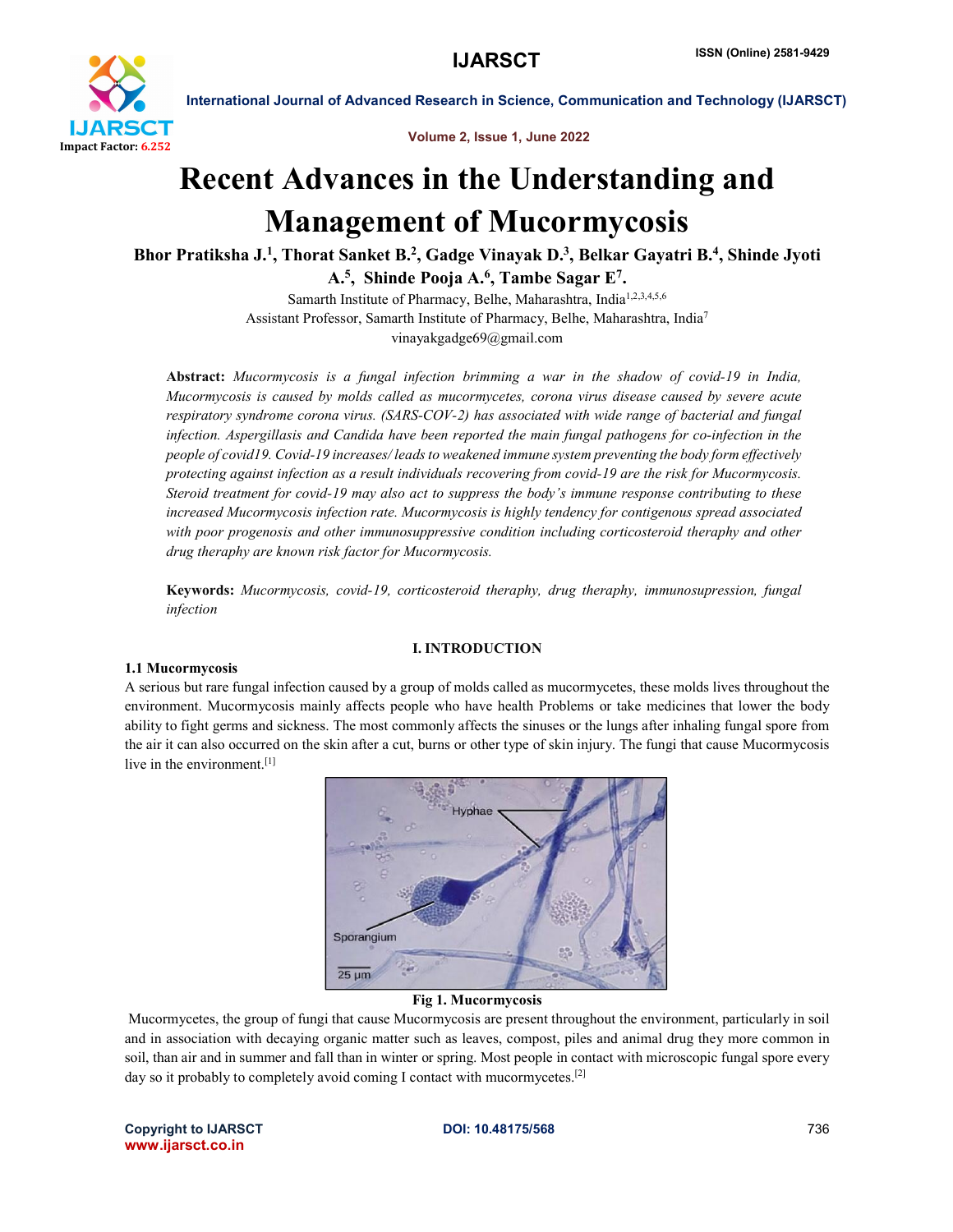

#### Volume 2, Issue 1, June 2022

#### 1.2 What is Mucormycosis? [3]

- Mucormycosis or black fungus is an aggressive and invasive fungal infection caused by a group of molds called mucormycetes.
- Mucormycosis is the general term that indicates any fungal infection caused by various genera of the class *Zygomycetes*.
- Another term used in medical and lay publications that means the same is phycomycosis.
- These forms of mucormycosis usually occur in people who have health problems or take medicines that lower the body's ability to fight germs and sickness.

#### 1.3 Etiology of Mucormycosis: [4-5]

- The fungal species that are most frequently isolated from patients with Mucormycosis are *Apophysomyces, Cunninghamella, Lichtheimia, Mucor, Rhizopus,* and *Rhizomucor*.
- The etiology of these infections differs considerably in different countries, but *Rhizopus* spp is the most common cause of these infections in most parts of the world.
- These species exist as spores and thrive in dry, humid, and arid conditions. These transmit through the air and result in mild to severe infections in immunocompromised individuals.
- The species present in the order Mucorales display only a small number of distinguishable morphological characteristics that can be used to distinguish between themselves.
- The Mucoralean fungi are defined by usually abundant and rapidly growing mycelium and other anamorph structures.
- The mycelium is unsepted or irregularly septed, and the anamorphic sporangiospores produce multi-spored sporangia.
- Structures like chlamydospores, arthrospores, and yeast cells are rare in these species. The sporangia consist of the variously shaped columella.
- Some species might exhibit appendages that enable them to switch between the filamentous multicellular state and the yeast-like state.

#### 1.4 Risk Factors

#### MUCORMYCOSIS AND COVID-19 [6-7]

- Mucormycosis has been increasingly recognized as a form of secondary fungal infection in COVID 19 patients.
- The most common type of mucormycosis in COVID 19 patients is pulmonary mucormycosis, followed closely by rhinocerebral mucormycosis.
- Occurrences of mucormycosis with COVID 19 are uncommon as the disease often impairs the immune system in patients, leading to increased chances of mucormycosis.
- Similarly, glucocorticoids and remdesivir are some of the drugs that have been beneficial in COVID 19; However, the use of glucocorticoids may increase the risk of secondary infection.
- Simultaneous use of antibodies and immunosuppression due to HIV increases the risk of disease.
- The link between COVID 19 and mucormycosis has not been fully identified due to poor diagnosis of these diseases.
- 1. Organ Transplantation 2. Diabetes Ketoacidosis 3. Neutropenia 4. Protein calorie 6. Iron overload 5. Malnutrition 6. Iron overload

### WHY IS IT OCCURRING IN COVID 19 PATIENTS?

Mucormycosis can occur at any time after COVID-19 infection, either during hospital stay or a few days to a few weeks after discharge. ― COVID-19 causes a positive change in the internal condition of the fungus host and the treatment given, unknowingly and inhibits the growth of the fungus. COVID-19 damages the mucous membranes and blood vessels. It also causes an increase in serum iron which is very important for the fungus to grow. Medications like steroids increase blood sugar. Broad-spectrum antibiotics not only eliminate potential viruses but also protective commensals. Antifungals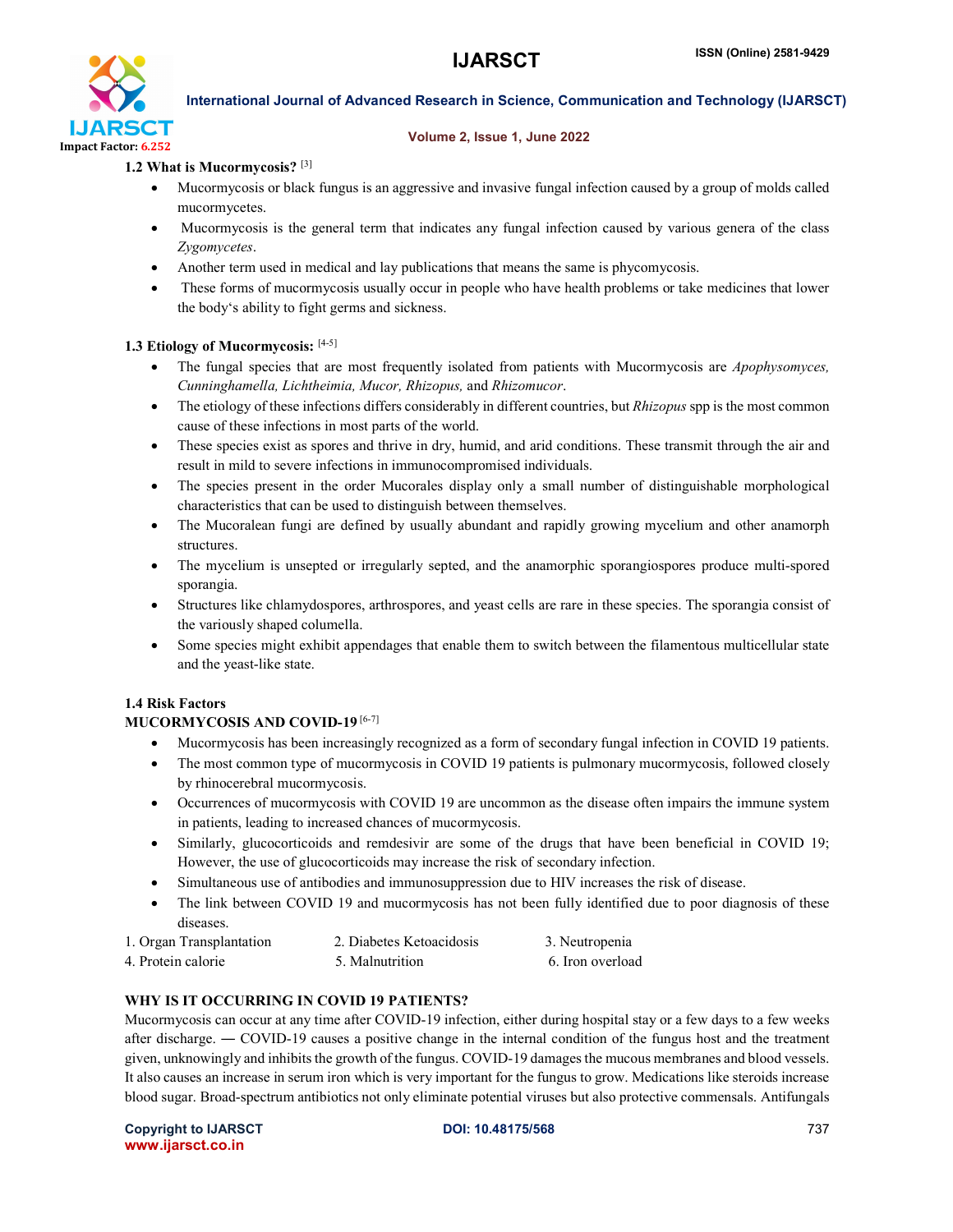

#### Volume 2, Issue 1, June 2022

like Voriconazole prevent Aspergillosis but Mucor remains undamaged and thrives due to lack of competition. Prolonged exposure to air weakens the immune system and there is a perception that the fungus is dispersed by the hot water supply and oxygen. All of the above make up the perfect recipe for mucormycosis infection" [8]

#### PREVENTION AND CONTROL OF MUCORMYCOSIS [9-10]

- Ensuring personal hygiene through proper bathing and washing, especially after returning from work, exercising or visiting neighbors, relatives, friends.
- Wear a face mask and face mask when going to dirty places such as construction sites
- Make sure you wear fully covered hiking boots, long pants, long-sleeved shirts and gloves while touching the ground, moss, manure, as in garden work.
- It is important for patients to know about their illnesses and presentations so that they can visit the hospital early.
- Prevention and control of these diseases is based on the early diagnosis and maintenance of the immune system.
- Vulnerable people with different conditions should be aware of any possible symptoms and other conditions.
- It is important to maintain a healthy diet and healthy lifestyle to avoid severe cases of infection.

### DIAGNOSIS OF MUCORMYCOSIS [11-15]

A systematic, step-by-step approach is adopted for the diagnosis of mucormycosis, involving the following strategies-

- Medical History: A detailed medical history will be taken in order to establish where and how the infection was acquired.
- Clinical Examination: A suspected case will undergo a full clinical examination of the nose and other facial structures for evidence of infection. Since the respiratory tract is the most common route of entry of the pathogen, the nose and sinuses are thoroughly examined for any black crusts and other lesions.
- Tissue Biopsy: Skin tissue biopsies canbe taken if cutaneous mucormycosis is suspected. These biopsy samples are analyzed for histopathological evidence of Mucormycetes by microscopic examination.
- Imaging: Imaging techniques, such as computed tomography (CT) scans may be used to pinpoint the exact location and extent of the infection in a particular location in the body. A CT scan can be taken of the lungs, sinuses, facial structures, or any other parts of the body, where the infection is suspected to be present.



#### Fig 2. Fungal Culture.

- Fungal Culture: Fluids from the respiratory tract (bronchoalveolar lavage), including sputum can be sent for culture, if pulmonary mucormycosis is suspected. Evidence of the presence of Mucormycetes in the culture fluid indicates a positive and definitive diagnosis.
- Molecular Diagnostics: DNA-based molecular techniques, such as the polymerase chain reaction (PCR) are very promising, but are still in experimental stage. These tests are not fully standardized, and have not been clinically evaluated and are currently unavailable for commercial use.

#### TREATMENTS FOR MUCORMYCOSIS: [16-19]

There are two main types of treatment - antifungal treatment and surgery. Apart from this, complementary therapies have been suggested as well as to control the basic immune system. This is briefly discussed below-

Copyright to IJARSCT **DOI: 10.48175/568 DOI: 10.48175/568** 738 www.ijarsct.co.in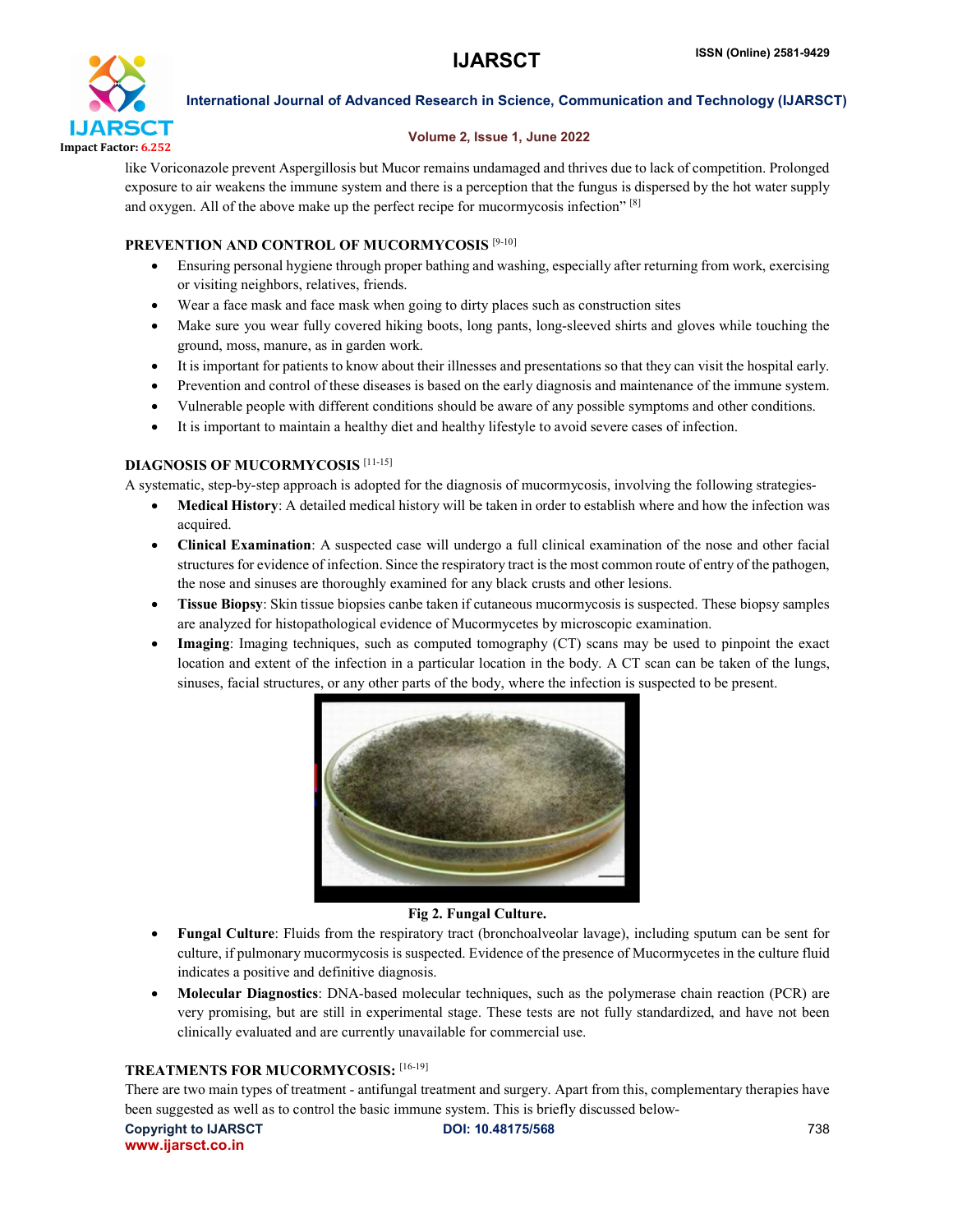

#### Volume 2, Issue 1, June 2022

- Antifungal Therapy: Immediate control of antifungals is important in killing infectious fungi and preventing them from causing further damage. This treatment needs to be timely and very important in improving the outcomes of patients with mycormycosis. The most effective antimicrobials for the treatment of mucormycosis include amphotericin B, posaconazole, and isavuconazole. Although amphotericin B can only be administered intravenously (IV), posaconazole and isavuconazole can be administered via both the IV route, and the oral route.
- Surgery: Surgical removal and resuscitation of infected or dead tissue is usually necessary and should be performed as soon as the diagnosis is confirmed. In the event of cutaneous mucormycosis, damaged skin and connective tissue under the skin may need to be removed and surgically removed. Patients with rhinocerebral mucormycosis may show significant changes in facial features. Specific surgical procedures usually vary with the location, severity and severity of the disease.
- Adjunctive Treatment: Adjunctive treatment is defined as an alternative treatment, in addition to the primary treatment. Hyperbaric oxygen therapy is one of the accompanying therapies. This treatment involves exposing the patient to fresh, pressed air, either in the pressure chamber or through a tube. Although hyperbaric oxygen has been shown to be effective in treating some forms of disease, its effectiveness in treating mucormycosis has not been fully established. Further research and major clinical trials are needed to determine the effectiveness of this combination therapy.
- Salvage therapy: If desease refractory or intolerance toward previous antifungal therapy.
	- o Posaconazol (A)
	- $\circ$  Posaconazole (B) + polymers
	- o Lipid complex, liposomal colloidal dispersion (B)
	- $\circ$  Polyenes + caspofungin (C)
- The new generation antifungal therapeutics including Amphotericin-B, Ketaconazole, Itraconazole and Variconazole, Amphotericin-B, Ketaconazole and Itraconazole was similar MIC, Variconazole has higher MIC, and there are several formations of Amphotericin-B available like, Liposome's, Lipid base Amphotericin, colloidal dispersion of Amphotericin-B for most common infection to human. The combination of antifungal medication along broad spectrum antibiotics like trovafloxacin or ciprofloxacin effective suppresses pulmonary zygomycosis in marine model.

#### COMPLICATIONS OF MUCORMYCOSIS: [20-22]

Mucormycosis complications are serious and are related to the initially infected area but may also occur in other parts of the body because the fungus usually spreads to organs or tissues that come in contact with or near the original infected area.

In addition, because surgical removal is almost equally necessary, certain normal tissues may be destroyed because the surgeon must remove all dead or dying tissue. Unfortunately, this means that the surgeon may need to remove the normal tissue to ensure that all the molds are removed.

An example is infection of the eye orbit; often the whole eye must be removed.

Consequently, serious complications may occur, such as

- Blindness,
- Meningitis,
- Brain abscesses,
- Osteomyelitis,
- Pulmonary hemorrhages,
- Gastrointestinal hemorrhages,
- Cavitary lesions in organs and eventually secondary bacterial infections, sepsis, and death.

#### Drug Theraphy used in covid-19:

Copyright to IJARSCT **DOI: 10.48175/568 Copyright to IJARSCT** 739 www.ijarsct.co.in In general the use of drug against viral diseases and against SARS-COV-2 and their mechanism action are below.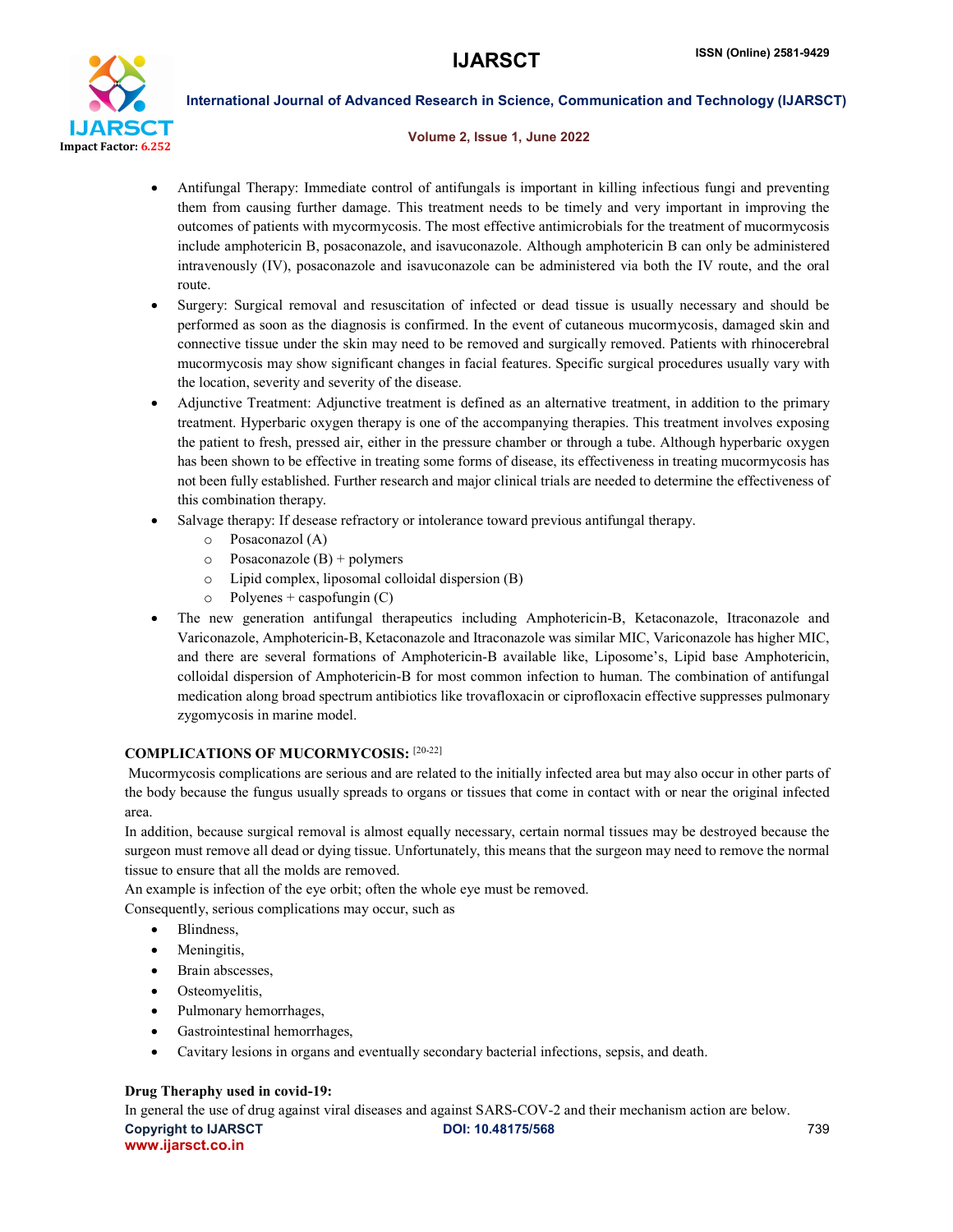

Volume 2, Issue 1, June 2022

#### Remdesivir

A new antiviral drug of the class of nucleotide analogues. What can be done mechanically to the ATP analogue that inhibits the viral RNA polymerase enzyme, an effective form of Remdesivir drug as a nucleoside analogue, is in a state of competing with the adenosine triphosphate (ATP) metabolite to join the newly produced RNA line. giving Remdesivir digested metabolism and converted to NTP, will stop RNA synthesis. [23]



Fig 3: Remdesivir injection

#### Iveramectin

Iveramectin cause an increases in permeability of chloride ions by hyperpolarisation of the nerve or muscle cell, the result in deactivation of the channel by manipulating chloride level, in studies it was found that it is highly effective against SARSCOV-2 and to stop the virus in the replication stage. [24]

#### Corticosteroids theraphy

According to WHO the panel made two recommendations, a strong recommendation for systemic (i.e. intravenous or oral) corticosteroid theraphy. (e.g. 6mg dexamethasone orally or intravenously daily or 50mg of hydrocortisone intravenously every 8 hours)for 7 to 10 days on patient with severe and critical covid-19 and a conditional recommendation not to use corticosteroid theraphy in patient with nonsevere covid-19. [25]



Figure 4: Mechanism of action of several medicines that are being put through clinical trial for covid

Copyright to IJARSCT DOI: 10.48175/568 **DOI: 10.48175/568** 740 www.ijarsct.co.in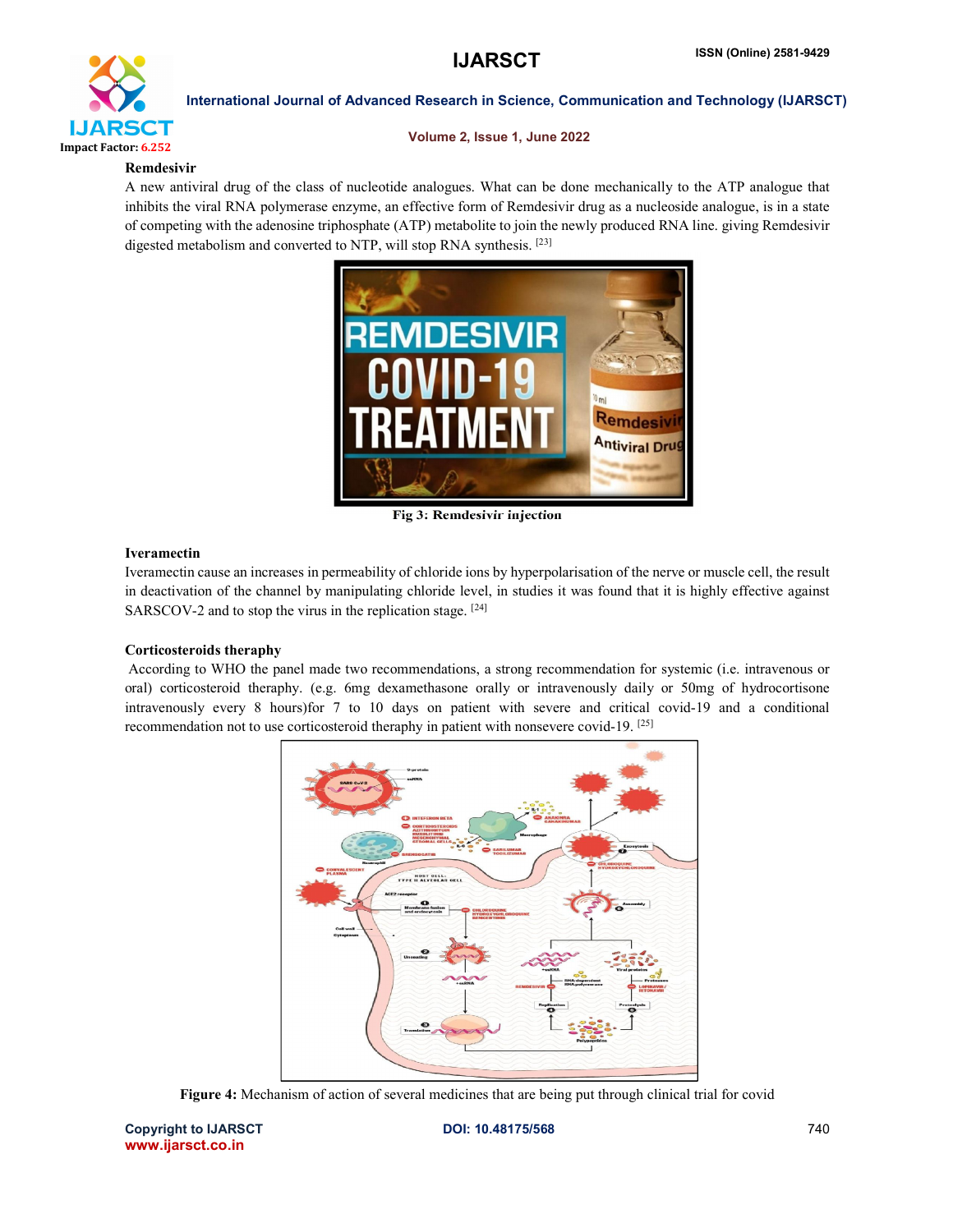

#### Volume 2, Issue 1, June 2022

## How Mucormycosis rise in the covid-19 patient: [26-27]

The main apparent cause of mucoralates' growths in people with covid-19 is good for low O2 (hypoxia), high glucose, acidic medium 9metabolic acidosis, diabetes, steroid, hyperglycemia, weight loss phagocytic of WBC's. to immunosupression (SARS-COV-2) mediated, mediated steroid associated with a few other risk factors such as prolonged hospital stay with a ventilator. the accumulated dose of prednisone greater than 600mg or a total dose of methyl prednisone 12-7gm given a month before prednisone Immunocompromised to mucormycosis. In a recent systemic review conducted until April9, 2021 by toh.et.al reported the diagnosis of 41 confirmed cases of mucormycosis in people with covid-19, DM in 93% of cases, 88% receiving corticosteroid, 101 cases of mycormycosis (as confirmed. and 6 suspects) in covid-19, more than two thirds (76.3%) found the causes of corticosteroid.covid-109 usually cause, endothelial damage thrombosis , lymphoneia and decreased CD4 and CD8 levels and levels and thus jeopardized secondary or opportunistic fungal infections. . The median time between covid-19 detection and the onset of symptoms of mucormycosis was  $156 +$ / 9.6 days.

#### Deferoxamine

A medication of Deferoxamine infection acquire iron from the affected individuals, Deferoxamine leads to growth and spread of infection and use of this drug is another risk factor for mucormycosis.

#### Toclizumab

According to European organization for research and treatment of cancer and the mycoses study group of education and research consort ion CEORTC/MSGEROA consensus, prolonged use of corticosteroid at therapeutic dose of 0.3mg/kg of least 3weeks in past 60days in considered risk factor for invasive fungal disease,further more IL-6 inhibiting drug such Toclizumab may cause immune degranulation and increases risk of secondary infection without providing substantial clinical benefits in the patient with covid-19. [28]

#### Mucormycosis in covid-19 summary of 82 Case report India up to may 2021: -

LFU: - Lost to follow-up, LAMA: - Left against medical advice.

#### Role of pharmacist in covid-19 treatment: [29-30]

#### Role as front line worrier pharmacist-

Pharmacists ought to have consistently been considered frontline workers, however particularly in the midst of COVID-19. Pharmacists are as of now among those medical care experts on the front line, giving fundamental medical services administrations during this time. Pharmacists are the most available medical care suppliers and the first touch point of patient commitment with the medical services system. Pharmacists are at the forefront giving basic patient consideration administrations during this general wellbeing emergency in COVID 19.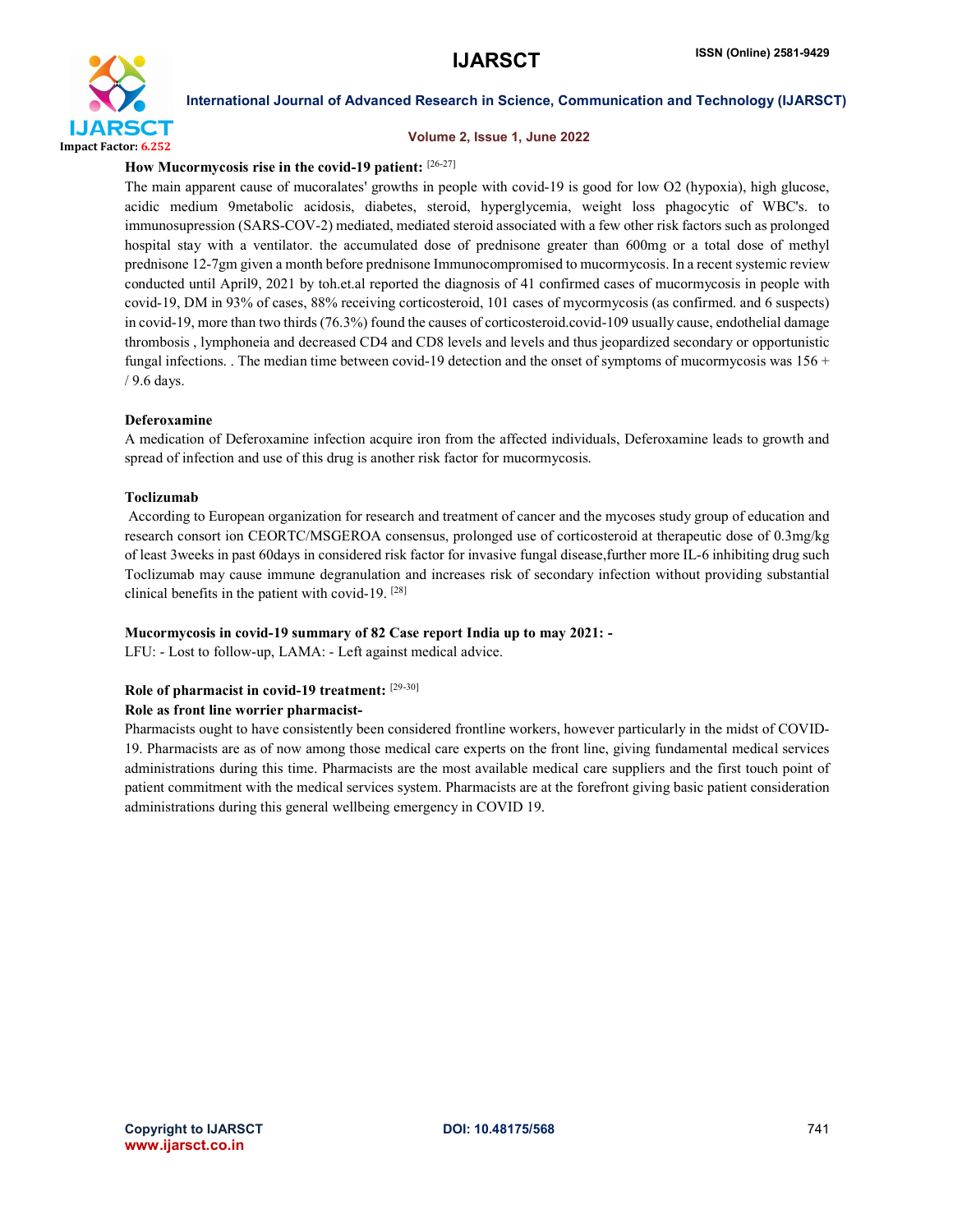

# **ARSCT** Impact Factor: 6.252

International Journal of Advanced Research in Science, Communication and Technology (IJARSCT)

#### Volume 2, Issue 1, June 2022



Fig 5 : Role of pharmacist in covid-19

#### II. CONCLUSION

To conclude, mucormycosis is a disease which usually shows aggressive and an alarming mortality rate. However the actual etiopathogenesis remains varied throughout the world, diagnosis of this disease remains a challenge for the clinicians. But still in the view of its high mortality rate, (i) early and prompt diagnosis, (ii) recovery from the predisposing factors, (iii) early intervention with surgical debridement and therapeutic drugs are the only hopes to improve the condition from this devasting disease. A major use of Toclizumab, Deferoxamine, Dexamethasone (Corticosteroid) in a background of covid-19 appears to increases mucormycosis. All efforts' should be made to maintain optimal glucose and only judicious use of Toclizumab, Dexamethasone, Deferoxamine, Corticosteroids in patient with covid-19.

#### III. RESULT

Characteristics of 82 patients of mucormycosis causes with covid-19 studied in which 82 patient are caused with mucormycosis in which 58/82 person taking steroid and 8/82 person taking Toclizumab and 10/82 taking Remdesivir. And few cases were received all 3 drugs for covid19 and 77/82 was Confirmed test for mucormycosis and 5 was Suspected all these patient are treating with covid-19 drug and some of diabetic patient.

#### **REFERENCES**

- [1]. C. J. Kubin, T. H. McConville, D. Dietz et al. Characterization of Bacterial and Fungal Infections in Hospitalized Patients Https://doi.org/10.1093/ofid/ofab201.
- [2]. G. sang, G. liang, W. liv, fungal co-infection associated with global covid-19 pandemic:
- [3]. 3)https://www.medicalnewstoday.com/articles/ covid-19-increases-black-fungus-infectionrisk-in-India.
- [4]. Kazem Ahmadikia, Seyed Jamal Hashemi, Sadegh Khodavaisy, Muhammad Ibrahim Getso, Neda Alijani, Hamid Badali, Hossein Mirhendi, Mohammadreza Salehi, Azin Tabari, Mojtaba Mohammadi Ardehali, Mohammad Kord, Emmanuel Roilides, Sassan Rezaie. The double-edged sword of systemic corticosteroid therapy in viral pneumonia:
- [5]. M Richardson, The ecology of the Zygomycetes and its impact on environmental exposure. ClinMicrobiol

Copyright to IJARSCT **DOI: 10.48175/568 Copyright to IJARSCT** 742 www.ijarsct.co.in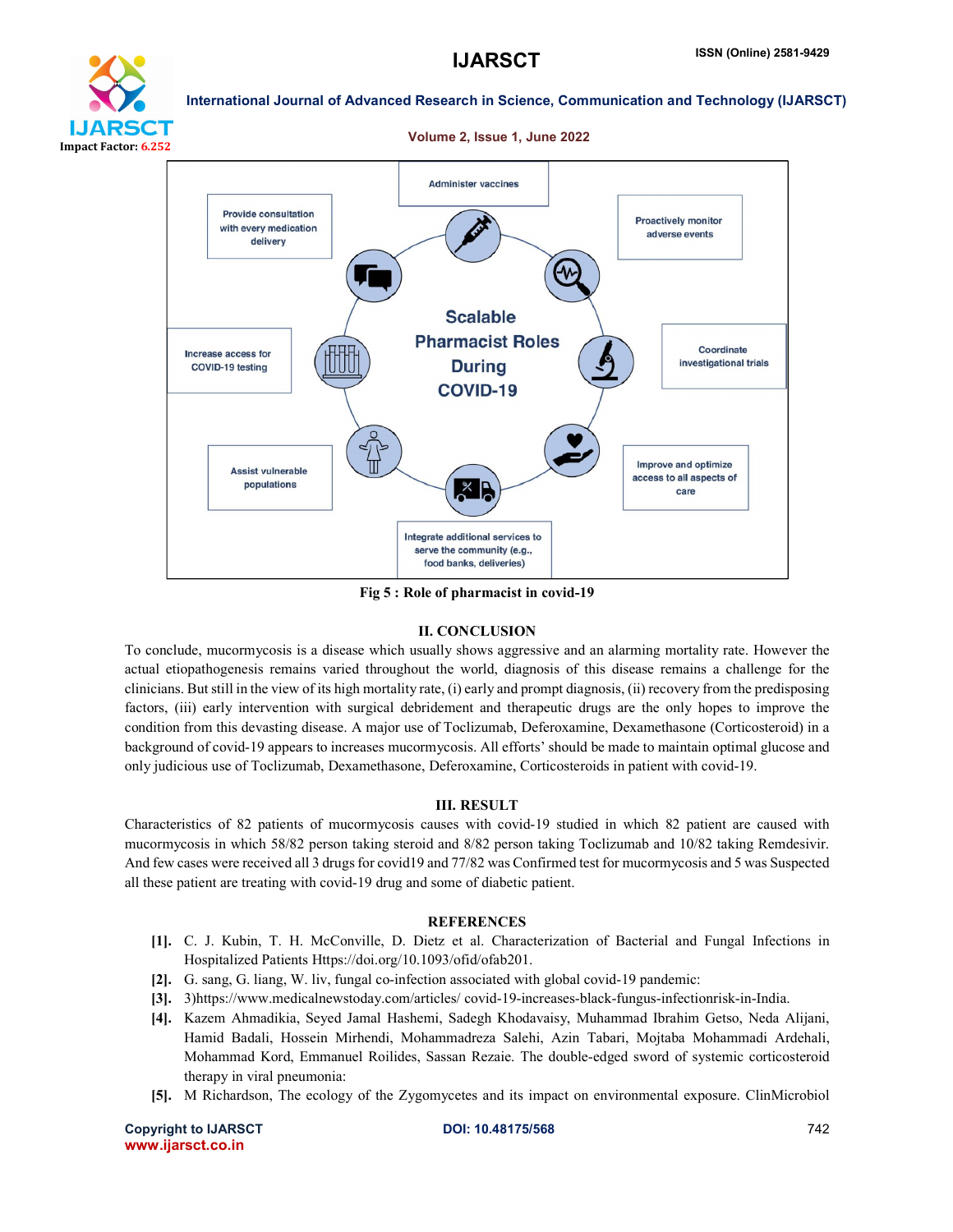

#### Volume 2, Issue 1, June 2022

Infect. 2009Oct; 15 Suppl5:2-9.Doi: 10.1111/j.1469-0691.2009.02972.x.

- [6]. Al-Ajam MR, Bizri AR, Mokhbat J, Widdon J and Lutwick L. Mucormycosis in the Eastern Mediterranean: a seasonal disease. Epidemiol Infect. 2006 Apr; 134(2): 341– 346.
- [7]. Fan Wu, Su Zhao, Bin Yu.A new coronavirus associated with human respiratory disease in China. Nature volume 579, pages265–269 (2020).
- [8]. WHO timeline covid-19, https;//www.who.int/News-room/detail/27- 4-2020-who-timeline-covid-19.
- [9]. Zumla A, Chan JF, Azhar EI et al, Coronaviruses drug discovery and therapeutic options, Nat Rev Drug Discov. 2016 May;15(5):327-47.doi: 10.1038/nrd.2015.37. Epub 2016 Feb 12.
- [10]. Wang M, Cao R, Zhang L, Yang X et al, Remdesivir and chloroquine effectively inhibit the recently emerged novel coronavirus (2019-nCoV) in vitro. Cell Research volume 30, pages269–271, Https://www.nature.com/articles/s41422- 020-0282-0.
- [11]. HayrunnisaNadaroglu, Antiviral drugs and plasma therapy used for Covid-19 treatment: a nationwide Turkish algorithm. DOI: 10.1080/03602532.2020.1803907.
- [12]. https://www.who.int/publications/i/item/WH O-2019-nCoV-Corticosteroids-2020.1.
- [13]. Singh AK, Singh R, Joshi SR, Mishra A, and Mucormycosis in COVID-19: A systematic review of cases reported worldwide and in India. Diabetes MetabSyndr. 2021 JulyAugust; 15(4): 102146.doi: 10.1016/j.dsx.2021.05.019.
- [14]. Shweta MallikarjunRevannavar, Supriya P S, LaxminarayanaSamaga and Vineeth V K.COVID-19 triggering mucormycosis in a susceptible patient: a new phenomenon in the developing world. https://casereports.bmj.com/content/14/4/e24 1663.
- [15]. PayamTabarsi, NedaKhalili, MihanPourabdollah et al, COVID-19 associated rhinosinusitismucormycosis due to Rhizopusoryzae: A rare but potentially fatal infection occurring after treatment with corticosteroids. DOI: https://doi.org/10.21203/rs.3.rs398594/v1.
- [16]. Vijay Kumar Chennamchetty , SowmyaAdimulapu , Balaji Patel Kola, Post-COVID pulmonary mucormycosis- A case report. IP Indian Journal of Immunology and Respiratory Medicine. https://www.ipinnovative.com/open-accessjournals.
- [17]. https://rarediseases.org/race.diseases/mucor mycosis.
- [18]. www.wikipidia.com.
- [19]. COVID-19 coronavirus epidemic has a natural origin, Scripps Research Institute https://www.sciencedaily.com/releases/2020 /03/200317175442.htm
- [20]. K.L. Chow, D.P. McElmeel, H.G. Brown, M.S. Tabriz, E.C. Omi Invasive gastric mucormycosis: a case report of a deadly complication in an immunocompromised patient after penetrating trauma Int. J. Surg. Case Rep., 40 (2017),
- [21]. Mehta S, Pandey A. Rhino-orbital mucormycosis associated with COVID-19 Cureus, 2020; 12: e10726.
- [22]. Castrejón-Pérez, Ana Daniela et al. —Cutaneous mucormycosis. Anais brasileiros de dermatologia, 2017; 92,3: 304-311.
- [23]. Bonifaz A, Stchigel AM, Guarro J et al. Primary cutaneous mucormycosis produced by the new species Apophysomyces mexicanus, 2014; 52: 4428–4431.
- [24]. Artis, WM, Fountain, JA, Delcher, HK, Jones, HE. ―A mechanism of susceptibility to mucormycosis in diabetic ketoacidosis: transferrin and iron availabilityl. Diabetes, 1982 Dec.; 31: 1109-14.
- [25]. N.L. Smith, S. Phillips, S. Norwood Mucormycosis infection following trauma Am. Surg., 2017; 83: 69-70.
- [26]. J.R. Köhler, A. Casadevall, J. Perfect The spectrum of fungi that infects humans Cold Spring Harb. Perspect. Med., 5 (2014), Article a019273.
- [27]. Gebremariam T, Lin L, Liu M et al. Bicarbonate correction of ketoacidosis alters host-pathogen interactions and alleviates mucormycosis. J Clin Invest, 2016; 126: 2280–2294.
- [28]. Singh N, Aguado JM, Bonatti H, et al. Zygomycosis in solid organ transplant recipients: a prospective, matched case-control study to assess risks for disease and outcome. J Infect Dis., 2009; 200: 1002.
- [29]. Avery RK, Michaels MG. Strategies for safe living after solid organ transplantation external icon. Am J Transplant, 2013 May; 13 Suppl 4: 304-10.